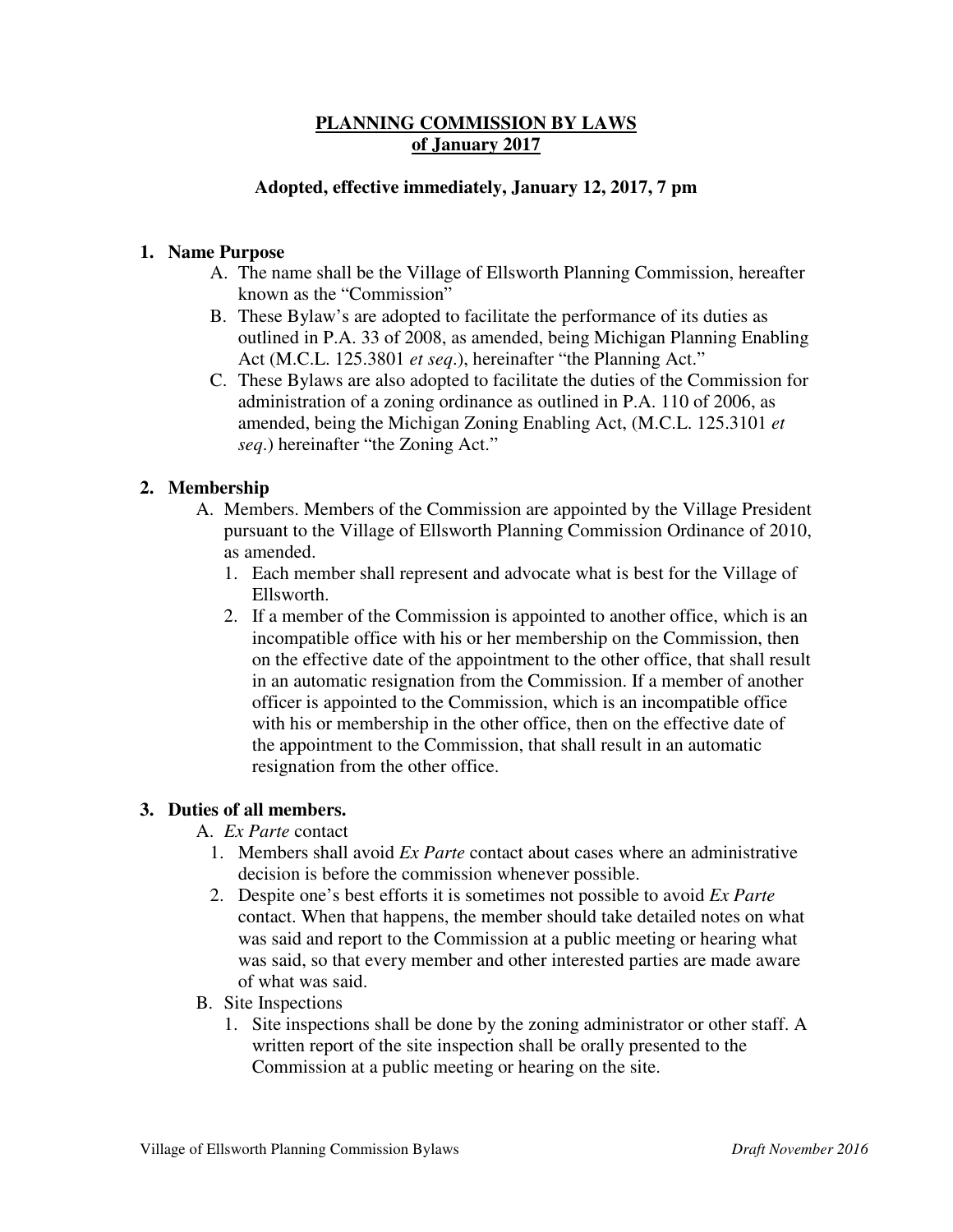- 2. If desired, no more than one member of the Commission may accompany the zoning administrator or staff on a site inspection.
- C. Accepting gifts.
	- 1. Gifts shall not be accepted by a member of the Commission from anyone connected with an agenda item before the Commission.
	- 2. As used here, gifts shall mean cash, any tangible item, or service, regardless of value; and food valued over \$10.
	- 3. This section does not apply to the Commission accepting gifts for the exercise of its functions pursuant to M.C.L 125.3823(3), §23(3) of the Planning Act.
- D. Spokesperson for the Commission.
	- 1. Free and open debate should take place on issues before the Commission. Such debate shall only occur at meetings of the Commission.
	- 2. Once a vote is taken and an issue is decided by vote, the duty of each member of the Commission is to represent the position reflected by the outcome of the vote. Minority reports and requests for reconsideration may take place only at an open meeting of the Commission.
	- 3. From time-to-time, or on a specific issue the Commission, may appoint a spokesperson for the Commission for all matters which occur outside of the meetings of the Commission.

## **4. Officers**

- A. Selection. At the regular meeting in January of each year, the Commission shall select from its membership a Chair, Vice-Chair, Secretary, and Deputy Secretary. All officers are eligible for reelection. In the event the office of the Chair becomes vacant, the Vice-Chair shall succeed to this office for the unexpired term and the Commission shall select a successor to the office of Vice-Chair for the unexpired term. In the event the office of the Secretary becomes vacant, the Deputy Secretary shall succeed to this office for the unexpired term and the Commission shall select a successor to the office of Deputy Secretary for the unexpired term. The Commission or Secretary may also designate another person who is not a member of the Commission to be recording secretary.
- B. Tenure. The Chair, Vice-Chair and Secretary shall take office February 1 following their selection and shall hold office for a term of one year or until their successors are selected and assume office.

## **5. Meetings**

- A. Regular meetings. Meeting of the Commission will be held the  $2<sup>nd</sup>$  Thursday of every odd month at 7 p.m. at the Banks Township Hall, 6520 Center Street, Ellsworth, Michigan. When the regular meeting day falls on a legal holiday, the Commission shall select a suitable alternate day in the same month. An annual notice of regularly scheduled Commission meeting shall comply with P.A. 267 of 1976, as amended (being the Michigan Open Meeting Act M.C.L. 15.261 *et seq*.)
- B. Special Meetings. Special meetings shall be called in the following manner: 1. By the Chair.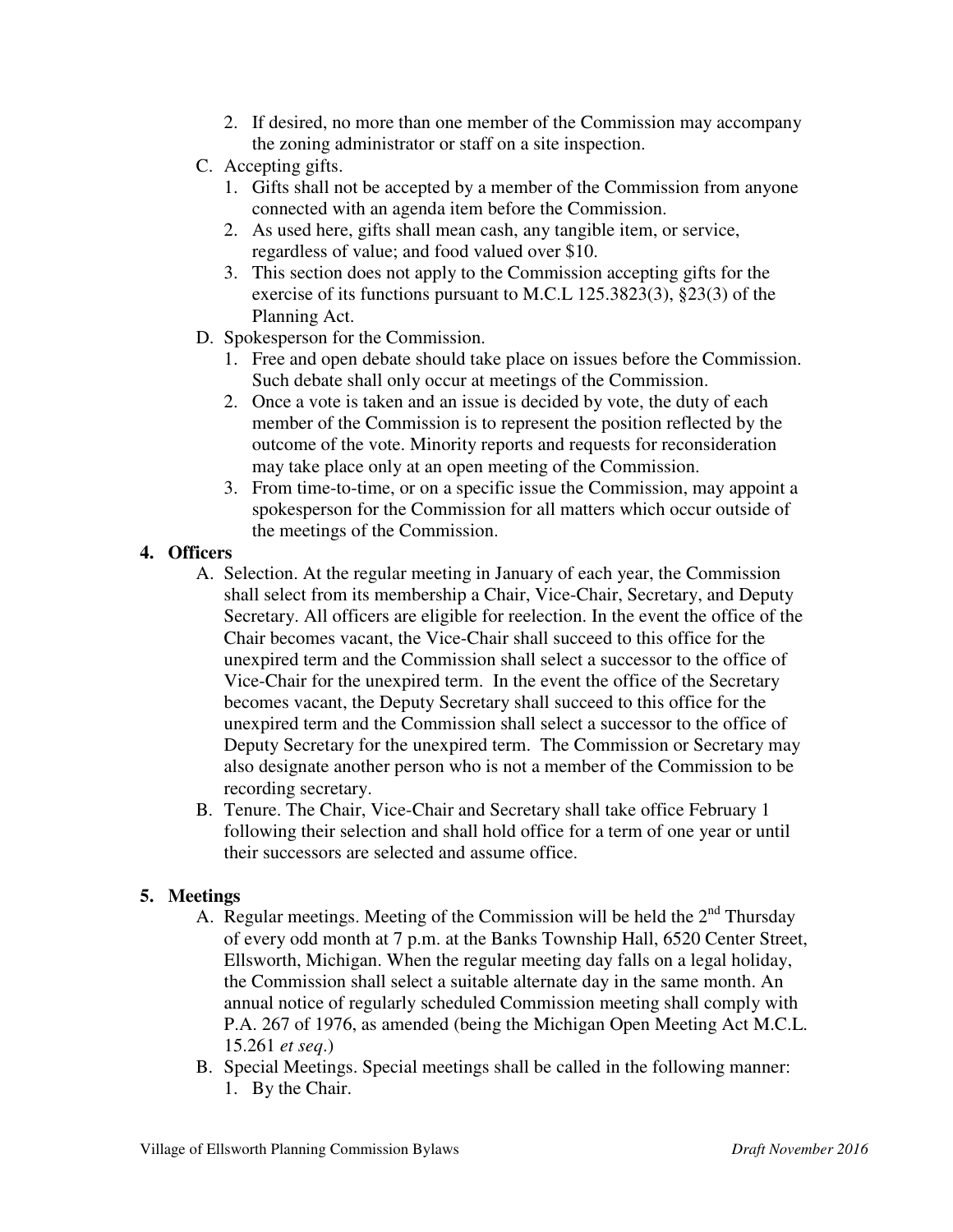- 2. By any two members of the Commission.
- 3. By the Chair at the request of any nonmember of the Commission, upon payment of a nonrefundable fee to cover costs of the special meeting. The fee shall be calculated as follows: The current amount of per diem paid times the total number on the Commission, regardless if they attend the meeting or not.
- 4. Notice of special meetings shall be given by the Secretary to members of the Commission at least forty eight (48) hours prior to such meeting and shall state the purpose, time, day, month, date, year and location of the meeting. In addition notices shall comply with P.A. 267 of 1976, as amended, (being the Michigan Open Meeting Act M.C.L. 15.261 *et seq*.).
- C. Quorum. More than half the total number of seats for members of the Commission, regardless if vacancies exist or not, shall constitute a quorum for the transaction of business and the taking of official action for all matters before the Commission. Whenever a quorum is not present at a regular or special meeting, those present shall adjourn the meeting to another day.
- D. Parliamentary Procedure. Parliamentary procedure in Commission meetings shall be informal. However, if required to keep order, Commission meeting shall then be governed by *Roberts Rules of Order Newly Revised*, (11<sup>th</sup>) Edition, Da Capo Press, 2011) for issues not specifically covered by these Bylaws. Where these Bylaws conflict, or are different than *Roberts Rules of Order*, then these Bylaws control.
- E. Order of Business. Agenda. The Secretary, or designee, shall prepare an Agenda for each meeting and the order of business shall be as follows:
	- *1. Call to order.*
	- *2. Matter pertaining to citizens present at the meeting, in the following order:* 
		- *a. Advertised Public Hearings. The Chair will declare such a public hearing open and state its purpose. The petitioner, or proponent of the action advertised will be heard first.*
		- *b. Persons requested by the Commission to attend will be heard first.*
		- *c. Other Public participation for items on this agenda.*
	- *3. Housekeeping business.* 
		- *a. Approval of Minutes.*
		- *b. Other.*
	- *4. Unfinished business and reports.*
	- *5. New business (other business and communications).*
	- *6. Adjournment.*
- F. Delivery of Agenda. The agenda and accompanying materials shall be emailed to Commission members so it is reasonably expected to be received prior to the weekend prior to the regular meeting date.
- G. Placement of items on the Agenda.
	- 1. The Secretary shall be the office of record of the Commission.
	- 2. The Secretary may receive items on behalf of the Commission between the time of the adjournment of the previous Commission meeting and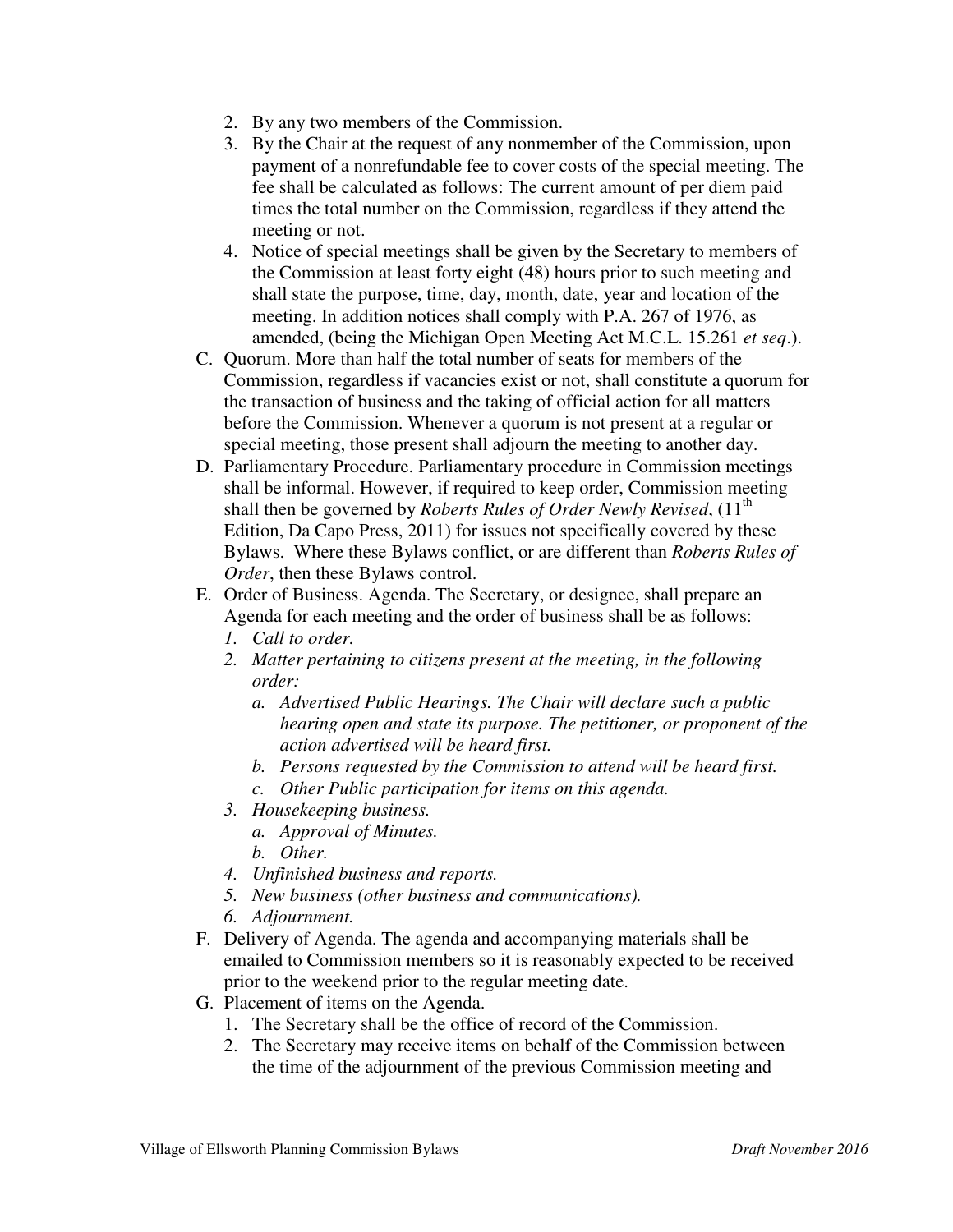eight business days prior to the next regularly scheduled Commission meeting.

- 3. Items received by the Secretary between seven business days prior meeting shall be set aside to be received by the Commission at its next regularly scheduled Commission meeting. The Commission may act on those items of a minor nature or table action to the subsequent regular or special Commission meeting. Those items of a major nature, or items normally receiving planning consultant review, analysis, or recommendations shall be tabled until the subsequent regular or special Commission meeting.
- 4. The deadline to add items to the Commission's meeting agenda shall be seven business days prior to the next regularly scheduled Commission meeting.

## **6. Record.**

- A. Minutes and Record. The Commission Secretary shall keep, or cause to be kept, a record of Commission meetings, which, shall at a minimum include an indication of the following:
	- 1. Copy of the meeting posting pursuant to P.A. 267 of 1976, as amended, (being the Michigan Open Meetings Act, M.C.L. 15.261 *et seq*.)
	- 2. Copy of the minutes, and all its attachments which shall include a summary of the meeting, in chronological sequence of occurrence:
		- a. Time and place the meeting was called to order.
		- b. Attendance.
		- c. Indication of others present (listing names if others choose to sign in and/or a count of those present).
		- d. Summary of text of points of all reports (including reports of what was seen and discussed at a site inspection) given at the meeting, and who gave the report and in what capacity. An alternative is to attach a copy of the report if offered in writing.
		- e. Summary of all points made in public participation or at a hearing by the applicant, officials, and guests and an indication of who made the comments. An alternative is to attach a copy of the public's statement, petition, or letter if it is provided in written form.
		- f. Full text of all motions introduced, whether seconded or not, who made the motion and who seconded the motion. For each motion, the following should be included:
			- 1) Who testified and a summary of what was said.
			- 2) A statement of what is being approved.
			- 3) The location of the property involved (tax parcel number and description, legal description).
			- 4) What exhibits were submitted.
			- 5) What evidence was considered (summary of discussion by members at the meeting).
			- 6) The administrative body's findings of fact.